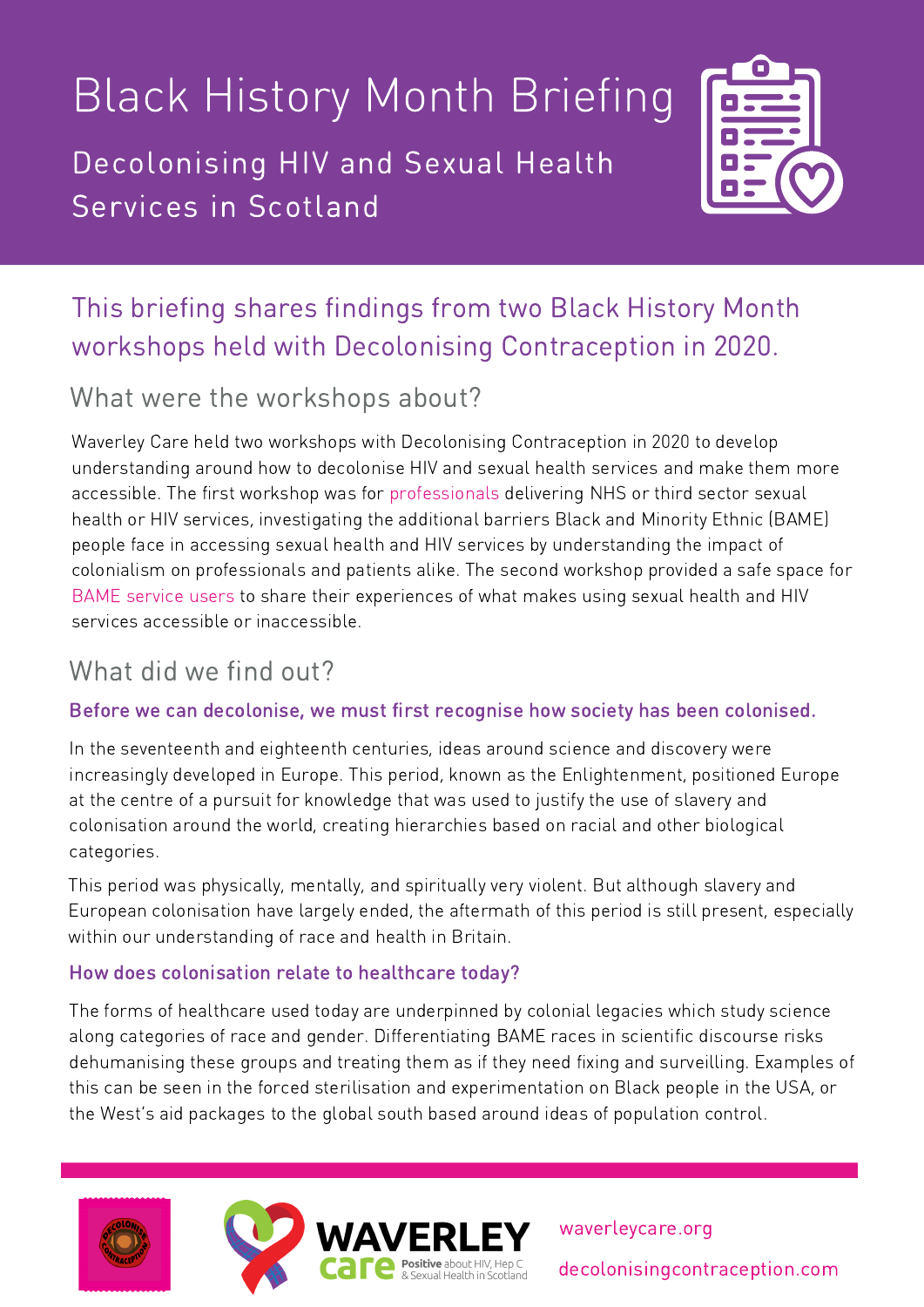## Black History Month Briefing Decolonising HIV and Sexual Health Services in Scotland



As a result, BAME communities mistrust healthcare systems and service users do not get involved in the design of services they use. Paternalistic approaches to healthcare develop as a result, with guidelines created at a distance from the communities themselves and gaps in services develop that may have great consequences.

#### What has this got to do with our practice today?

BAME groups have higher rates of HIV and STIs because educational and clinical services are not targeted correctly. They do not factor in different behaviours based on cultural community when supporting BAME people in making choices and receiving treatment. This creates more stigma around HIV and STIs in BAME communities, which creates additional barriers to accessing services.

#### What does it mean to decolonise sexual health and HIV services?

- Acknowledging the harmful role that colonisation has played in society.
- Questioning how we can dismantle forms of knowledge created from colonialism.
- Centre the experiences of the populations we serve to gain their trust.

## "To gain trust, we must first acknowledge the flagrant abuses of the past and the subtler ones of the present"

## Professional Workshop

#### To decolonise, sexual health services need to:

- Build trust within the community.
- Pass the mic and be open to criticism.
- Involve the community in developing, delivering and evaluating services.
- Recognise that you are gatekeepers too.
- Meaningful and practical PPI (personal and public involvement): Financial and capacitybuilding, including training and development.
- Develop a politics of co-production: What other skill sets can BAME communities contribute other than just 'lived experience'?
- Do not just look at academic papers as credible forms of knowledge, look at what organisations and community groups are actually creating and doing.







waverleycare.org decolonisingcontraception.com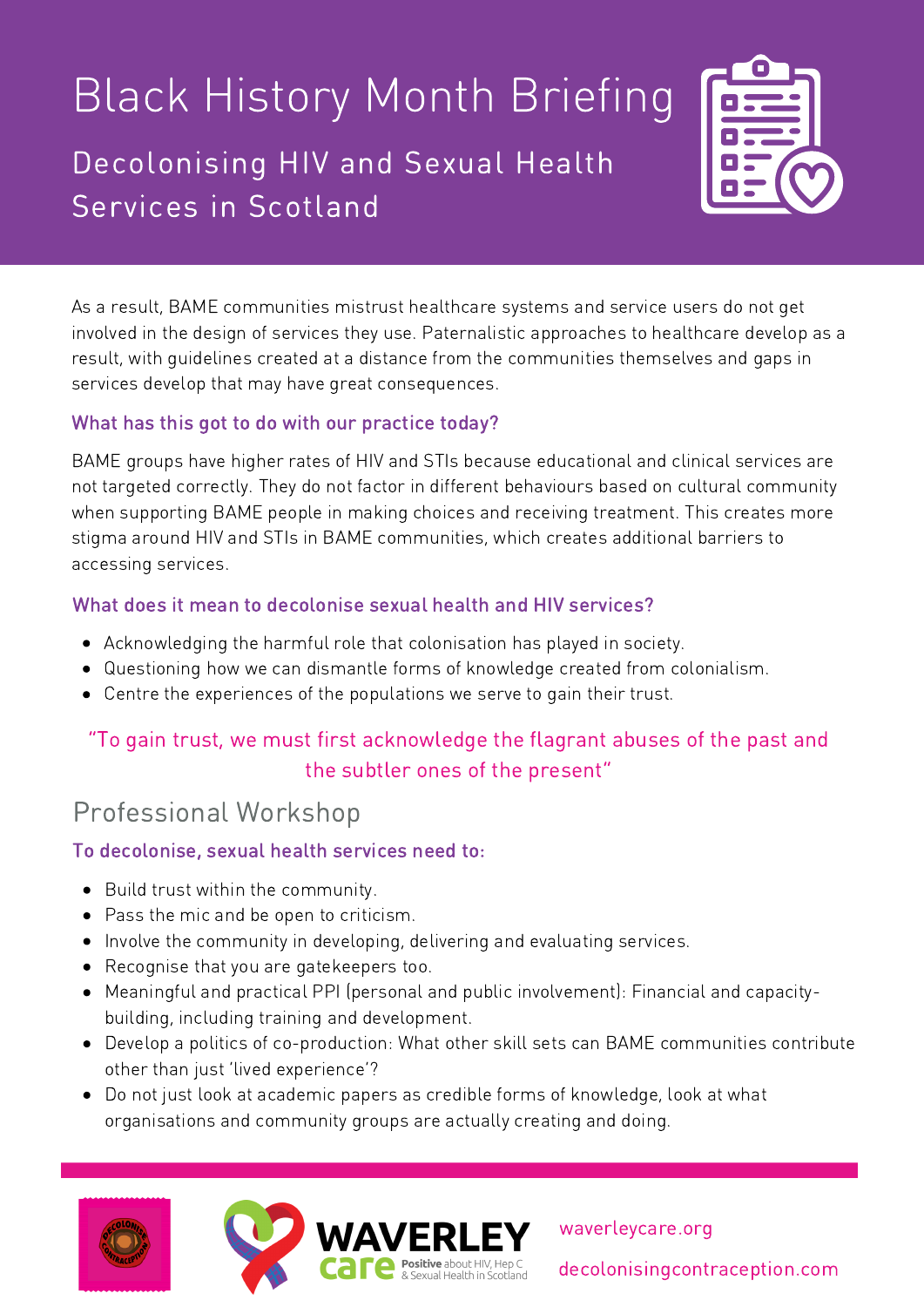## Black History Month Briefing

Decolonising HIV and Sexual Health Services in Scotland



- Think about how spaces are made safe.
- Develop a nuanced approach to service provision: Know how different identities interact and how different disadvantages may impact service users.
- Challenge academia and policy makers: If you ask respectful questions that people care about, no group should be "hard to reach".

#### What can professionals do?

To decolonise a service, we need to decentre it and create a model of co-production. This starts with professionals acknowledging that they still have much to learn about themselves and others:

- In what ways do you know more about a service than a service user?
- What is their background?
- What are their skills?
- Ask members of the community to design campaigns that feel humanising and that resonate with them.
- Give the community members space to reflect: How was the process? What should we do next time?
- Advocate for a broader spectrum of wellbeing in sex and relationship education that brings in history and reflects on different genders and sexualities.
- Create education that includes stories from all communities so everyone can reflect and be empowered.
- If you witness institutional racism as a white, be an ally. Connect with others in your organisation who notice it and advance it to others. Read up on policies and procedures, and if possible, reach out to local community organisations and get advice.
- Include BAME people in graphics. Representation matters and communications get more engagement if they include BAME communities.

"If you are neutral in situations of injustice, you have chosen the side of the oppressor. If an elephant has its foot on the tail of a mouse and you say that you are neutral, the mouse will not appreciate your neutrality." - Archbishop Desmond Tutu